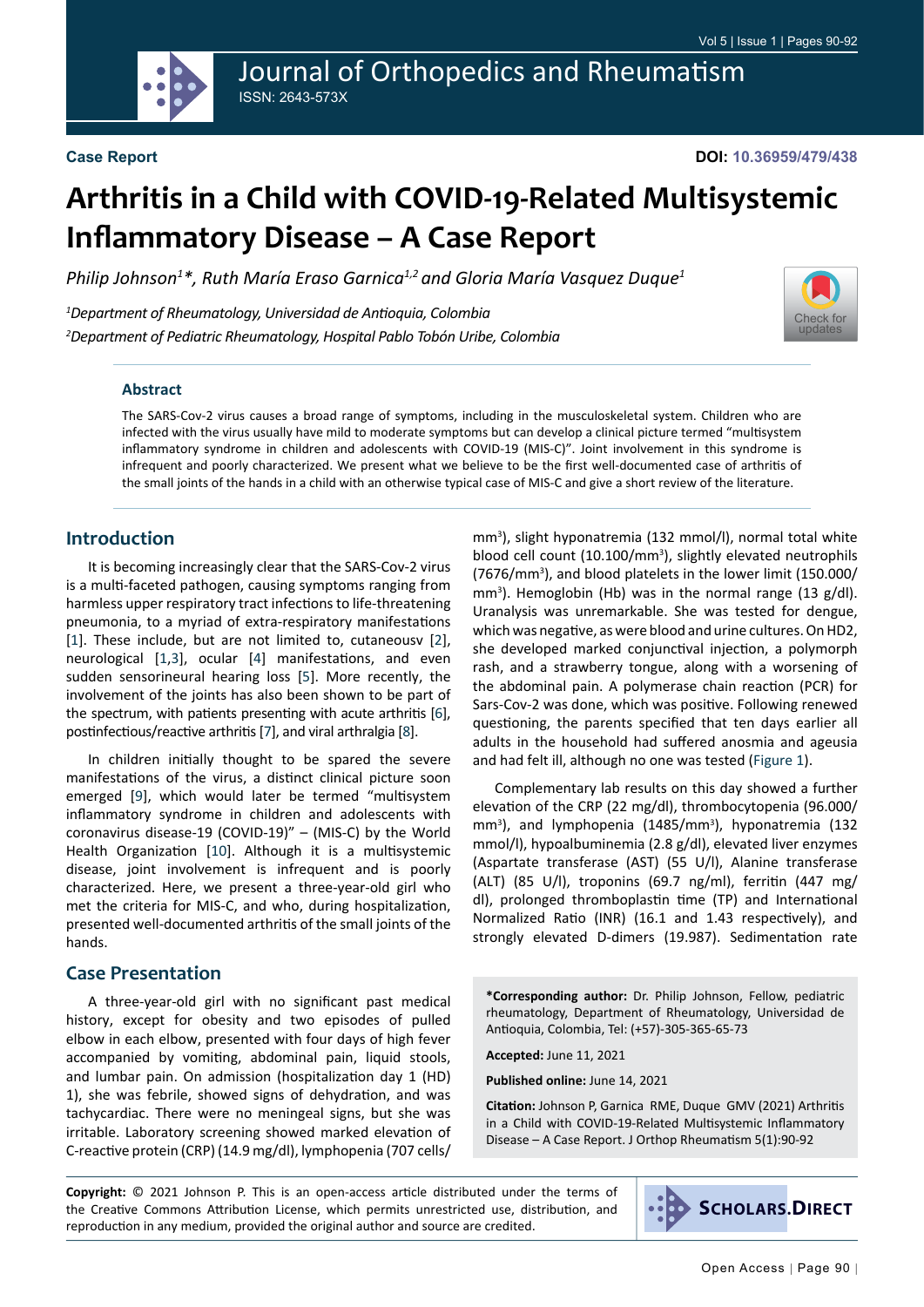

**Figure 1:** Arthritis involving the proximal interphalangeal joints of the hands with edema, erythema, pain, and severe limitation of movement.

was 12 mm/h, Hb 11.9 g/dl, total white blood cells 9900/ mm<sup>3</sup>, neutrophils 7326/mm<sup>3</sup>. Thoracic X-ray was normal, and echocardiography showed mild myocardial dysfunction, with a left ventricle ejection fraction (LVEF) of 53%; there were no coronary dilations. She thus fulfilled the WHO criteria for MIS-C (rash, non-purulent conjunctivitis, features of myocardial dysfunction, evidence of coagulopathy, acute gastrointestinal problems, elevated markers of inflammation, no other obvious cause for the inflammation, evidence of COVID-19) and was started on methylprednisolone 0.8 mg/kg intravenously every 12 hours, immunoglobulins 2 g/kg divided over two days, and was transferred to the pediatric intensive care unit (PICU) because of tachycardia and tachypnea, where she received respiratory support with high-flow cannula. Piperacillintazobactam and vancomycin were started on HD3 due to the respiratory deterioration and persistent diarrhea. On HD4, she developed signs of hypotension, for which she was started on cardiac inotropes, and the high-dosed methylprednisolone was exchanged for three consecutive intravenous pulses with methylprednisolone dosed at 30 mg/kg (HD 4-6). She was also started on enoxaparin at a prophylactic dose, because of the presence of several risk factors: a central venous catheter, obesity, and the inflammatory syndrome. On HD 4, she presented arthritis limited to several proximal interphalangeal (PIP) joints of both hands, with erythema, edema, and pain, the intensity of which required rescue doses of morphine for 3 days (1 mg/kg). With the aforementioned treatment, she made a full recovery. She was without fever

from HD 4 onward, cardiac inotropes were suspended on HD5, on which day she was transferred to the medical ward, respiratory support was suspended on HD8, and antibiotics on HD11. Lab results at discharge from the hospital on HD12 showed CRP 2.4 mg/dl, Hb 12,1 g/dl, leucocytes 19.800/mm<sup>3</sup>, neutrophils 9306/mm<sup>3</sup>, lymphocytes 6138/mm<sup>3</sup>, platelets 390.000/mm3 , AST 24 U/l, ALT 31 Ul, Na 136 mmol/l. The arthritis in the PIP joints improved over the span of a week and had completely resolved at the time of discharge from the hospital. Enoxaparin was suspended and she was put on aspirin 4 mg/kg and prednisolone 1 mg/kg, with a schedule for tapering over three weeks. At the last scheduled followup visit five weeks after discharge, the parents stated that she had presented periungual desquamation, and pain and rigidity of the right hip during the week-and-a-half after discharge, with no further complaints of arthritis or other complaints afterwards.

# **Discussion**

We report a three-year-old child with MIS-C presenting with the classical symptoms of rash, non-purulent conjunctivitis, acute gastrointestinal problems, hypotension, myocardial dysfunction, and evidence of coagulopathy, who during her disease presented symmetric arthritis of several proximal interphalangeal joints of the hands. All her symptoms, including the arthritis, responded well to treatment with IVIG and steroid pulses followed by high-dosed steroids, and she made a full recovery.

As the name suggests, MIS-C is a multisystemic disease which has been known to affect almost any system in the body: most commonly the cardiovascular, gastrointestinal, hematological and respiratory systems, and the skin [[11](#page-2-10)-[15](#page-2-11)], but also the central nervous system [\[16](#page-2-12),[17](#page-2-13)]. Involvement of the musculoskeletal system has been described much less frequently, and usually presents as myalgia [[11](#page-2-10),[12](#page-2-14),[15\]](#page-2-11). Joint involvement is even less frequent, and, where described, is poorly characterized with descriptions such as "joint pain", and "arthritis or arthralgia" [[11](#page-2-10)[,15,](#page-2-11)[18](#page-2-15)]. Whereas arthritis has been described in the context of COVID-19 infection, to our knowledge none have been in MIS-C, and only one in a minor [[7\]](#page-2-6). Several authors have described a clinical picture of reactive arthritis, with the presentation of arthritis 8 to 25 days after the initial infection [\[7](#page-2-6),[19,](#page-2-16)[20](#page-2-17)] (Parisi - Langhoff). All of these patients had involvement of joints in the lower members, typical for reactive arthritis, although none describe positivity of HLA-B27. Recently, Coath and colleagues described an axial presentation in a 53-old HLA-B27 positive male [[21](#page-2-18)]. Jali describes a patient with arthritis in the small joints of the hands, however, in this case the patient was a 39-year-old woman whose arthritis also presented three weeks after the initial infection, and both the proximal and distal interphalangeal joints were affected. The only minor described above was a 16-year-old girl with dactylitis, also with onset three weeks after the initial infection [\[7](#page-2-6)]. There are a few reports of onset of arthritis during the initial phase of the infection. Lopez-Gonzalez and colleagues describe 4 adult male patients with acute arthritis, although three of the four had a history of gout, and the fourth had